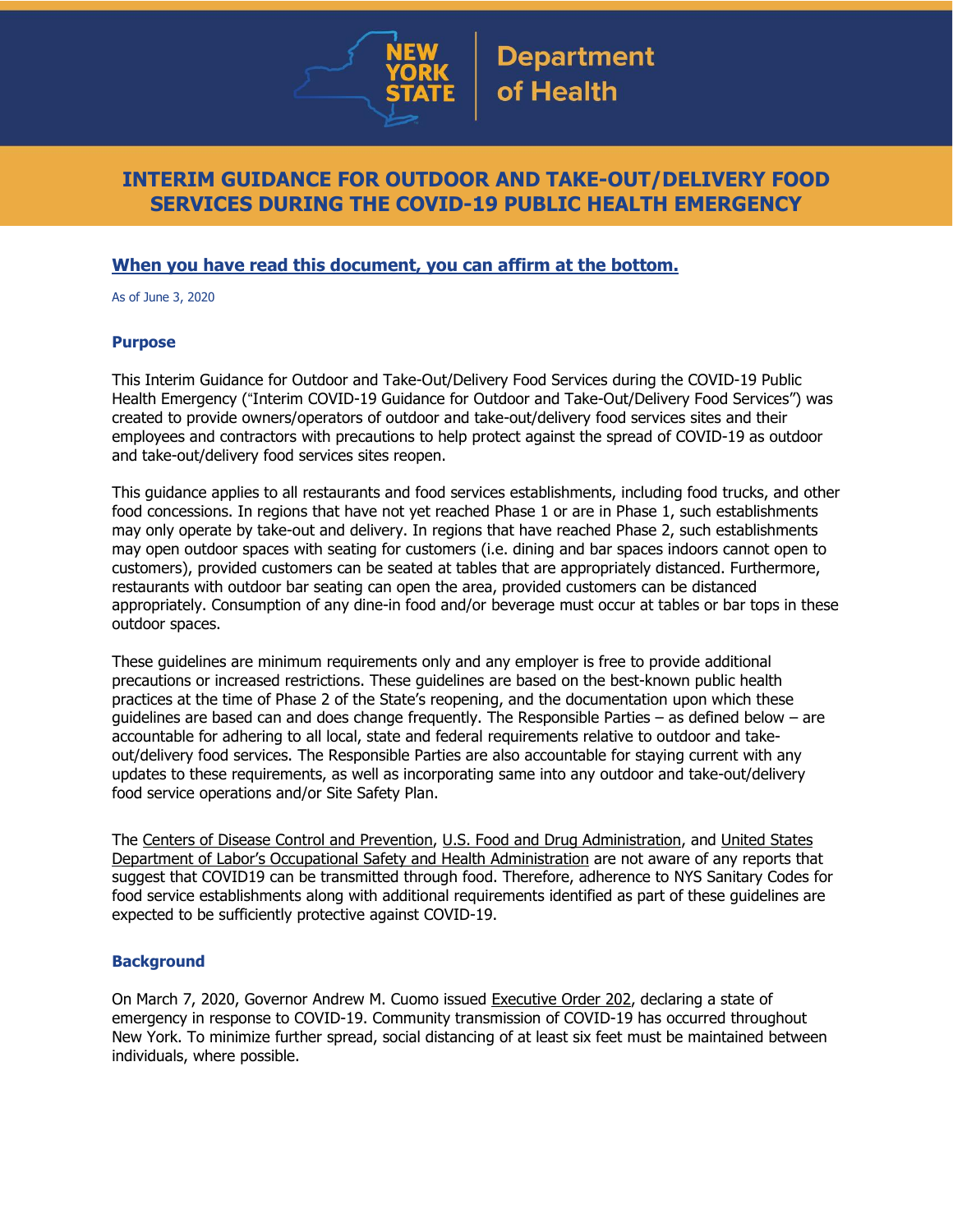On March 16, 2020, Governor Cuomo issued [Executive](https://www.governor.ny.gov/news/no-2023-continuing-temporary-suspension-and-modification-laws-relating-disaster-emergency) Order 202.3, restricting all on-premises consumption of food and beverage at eating and drinking establishments statewide.

On March 20, 2020, Governor Cuomo issued [Executive](https://www.governor.ny.gov/news/no-2026-continuing-temporary-suspension-and-modification-laws-relating-disaster-emergency) Order 202.6, directing all non-essential businesses to close in-office personnel functions. Essential businesses, as defined by Empire State Development Corporation (ESD) [guidance,](https://esd.ny.gov/guidance-executive-order-2026) were not subject to the in-person restriction, but were, however, directed to comply with the guidance and directives for maintaining a clean and safe work environment issued by the New York State Department of Health (DOH), and were strongly urged to maintain social distancing measures to the extent possible.

On April 12, 2020, Governor Cuomo issued [Executive](https://www.governor.ny.gov/news/no-20216-continuing-temporary-suspension-and-modification-laws-relating-disaster-emergency) Order 202.16, directing essential businesses to provide employees, who are present in the workplace, with a face covering, at no-cost, that must be used when in direct contact with customers or members of the public during the course of their work. On April 15, 2020, Governor Cuomo issued [Executive](https://www.governor.ny.gov/news/no-20217-continuing-temporary-suspension-and-modification-laws-relating-disaster-emergency) Order 202.17, directing that any individual who is over age two and able to medically tolerate a face-covering must cover their nose and mouth with a mask or cloth face-covering when in a public place and unable to maintain, or when not maintaining, social distance. On April 16, 2020, Governor Cuomo issued [Executive](https://www.governor.ny.gov/news/no-20218-continuing-temporary-suspension-and-modification-laws-relating-disaster-emergency) Order 202.18, directing that everyone using public or private transportation carriers or other for-hire vehicles, who is over age two and able to medically tolerate a face covering, must wear a mask or face covering over the nose and mouth during any such trip. It also directed any operators or drivers of public or private transport to wear a face covering or mask which covers the nose and mouth while there are any passengers in such a vehicle. On May 29, 2020, Governor Cuomo issued [Executive](https://www.governor.ny.gov/news/no-20234-continuing-temporary-suspension-and-modification-laws-relating-disaster-emergency) Order 202.34, authorizing business operators/owners with the discretion to deny admittance to individuals who fail to comply with the face covering or mask requirements.

On April 26, 2020, Governor Cuomo [announced](https://www.governor.ny.gov/news/amid-ongoing-covid-19-pandemic-governor-cuomo-outlines-phased-plan-re-open-new-york-starting) a phased approach to reopen industries and businesses in New York in phases based upon a data-driven, regional analysis. On May 4, 2020, the Governor [provided](https://www.governor.ny.gov/news/amid-ongoing-covid-19-pandemic-governor-cuomo-outlines-additional-guidelines-when-regions-can) that the regional analysis would consider several public health factors, including new COVID-19 infections, as well as health care system, diagnostic testing, and contact tracing capacity. On May 11, 2020, Governor Cuomo [announced](https://www.governor.ny.gov/news/amid-ongoing-covid-19-pandemic-governor-cuomo-announces-three-regions-new-york-state-ready) that the first phase of reopening would begin on May 15, 2020 in several regions of New York, based upon available regional metrics and indicators.

In addition to the following standards, both essential and non-essential businesses must continue to comply with the guidance and directives for maintaining clean and safe work environments issued by the DOH.

Please note that where guidance in this document differs from other guidance documents issued by New York State, the more recent guidance shall apply.

#### **Standards for Responsible Outdoor and Take-out/Delivery Food Services in New York State**

No outdoor or take-out/delivery food service operation can occur without meeting the following minimum State standards, as well as applicable federal requirements, including but not limited to such minimum standards of the Americans with Disabilities Act (ADA), Centers for Disease Control and Prevention (CDC), Environmental Protection Agency (EPA), and United States Department of Labor's Occupational Safety and Health Administration (OSHA).

The State standards contained within this guidance apply to all outdoor and take-out/delivery food services in operation during the COVID-19 public health emergency until rescinded or amended by the State. The operator of the outdoor or take-out/delivery food service site, or another party as may be designated by the operator (in either case, "the Responsible Parties"), shall be responsible for meeting these standards.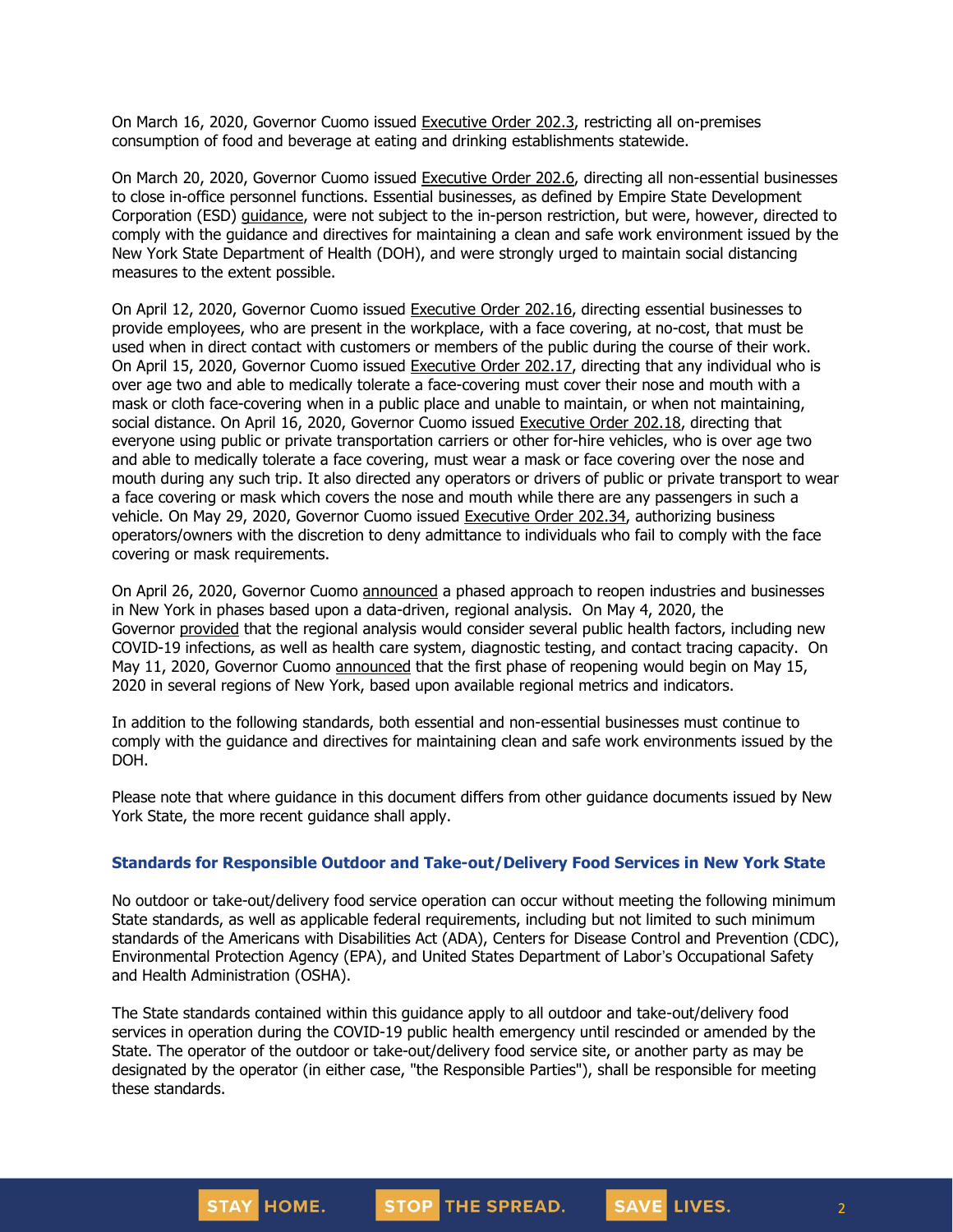The following guidance is organized around three distinct categories: people, places, and processes.

# **I. PEOPLE**

## **A. Physical Distancing**

- For the purposes of this guidance, "outdoor space" is defined as an open air space without a fixed roof (besides a temporary or seasonal awning or cover). Within such outdoor space, all tables with seats must be at least six feet from any other table, seat, patron, or pedestrian thoroughfare or corridor.
- Responsible Parties must ensure an indoor capacity to accommodate patrons who may need to enter or exit through the indoor space to access the outdoor seating, restroom(s), or payment location and allow such access and egress in a socially distanced manner.
	- $\circ$  Responsible Parties should ensure that a distance of at least six feet is maintained among workers at all times, unless the core activity requires a shorter distance (e.g. cooking, cleaning, clearing tables, maintenance). Regardless of physical distance, Responsible Parties must ensure all employees wear an acceptable face covering at all times. Patrons must also wear face coverings at all times, except while seated; provided, however, that the patron is over the age of two and able to medically tolerate such covering.
	- o Acceptable face coverings for COVID-19 include but are not limited to cloth-based face coverings and disposable masks that cover both the mouth and nose.
	- $\circ$  However, cloth, disposable, or other homemade face coverings are not acceptable face coverings for workplace activities that typically require a higher degree of protection for personal protective equipment (PPE) due to the nature of the work. For those activities, N95 respirators or PPE used under existing industry standards should continue to be used, as is defined in accordance with OSHA quidelines.
- Responsible Parties must ensure that outdoor capacity is limited to the number of tables that can be safely and appropriately arranged such that each table is a minimum of six feet away from another.
- Responsible Parties must ensure that outdoor tables with seating for customers are separated by a minimum of six feet in all directions. Wherever distancing is not feasible between tables, Responsible Parties must enact physical barriers between such tables. The physical barriers must be at least five feet in height and must not block emergency and/or fire exits.
	- o Responsible Parties may allow customers to sit at outdoor bar areas, provided a distance of at least six feet can be maintained between parties (i.e. groups of patrons).
	- $\circ$  Responsible Parties must ensure that bar area staff keep a distance of at least six feet between each other and/or customers, when possible.
- Responsible Parties may seat as many individuals at a single table as the table allows, with a maximum of 10 individuals per table.
	- $\circ$  Individuals seated at a table must be members of the same party but may be from different households.
	- $\circ$  Communal tables in which multiple parties are seated at the same large table are only permitted if a distance of at least six feet can be maintained between the parties.

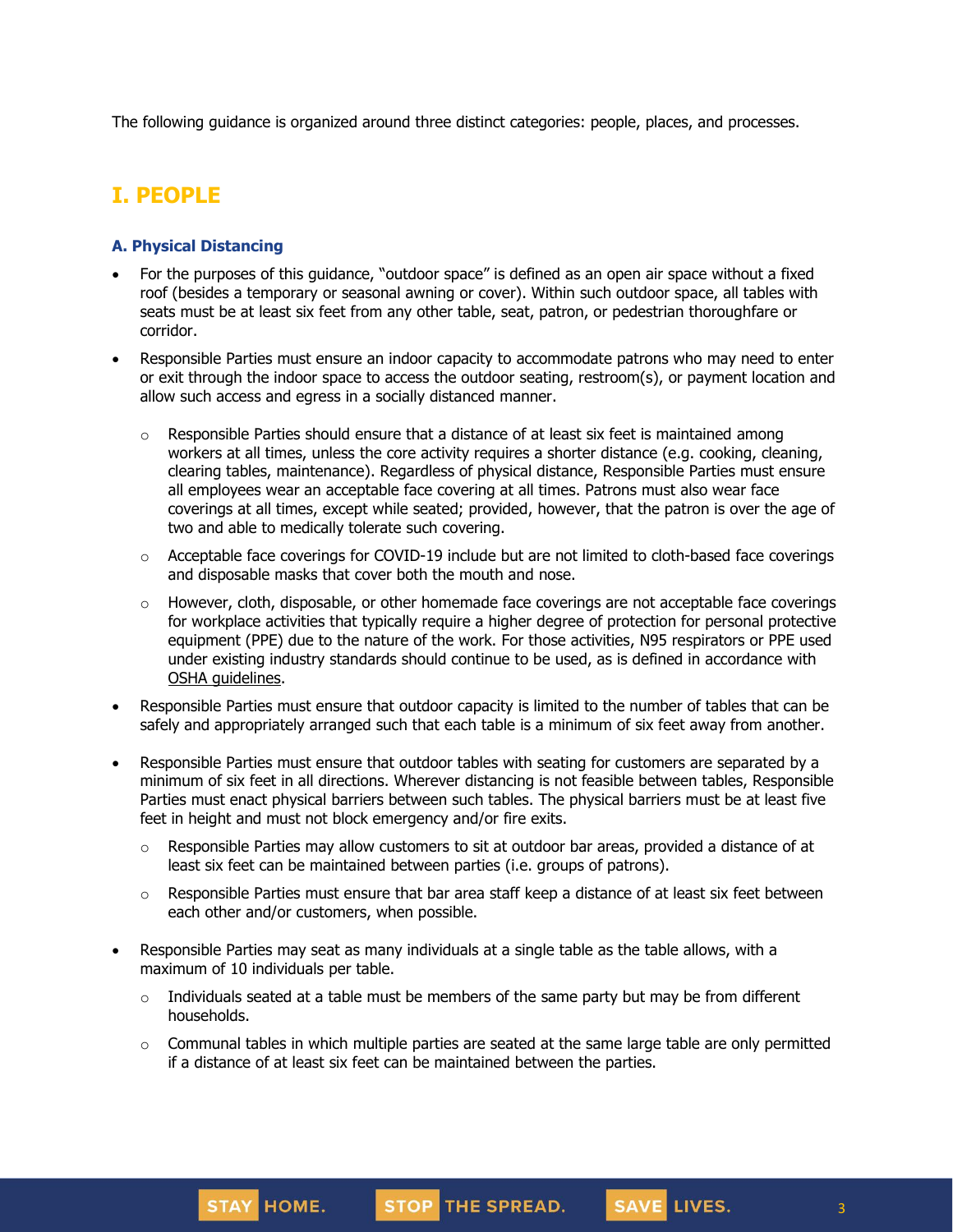- Responsible Parties must ensure indoor dining and seating areas are closed to customers and are not used.
	- $\circ$  Responsible Parties may offer restroom access to customers, provided that social distancing is promoted within and while waiting for restrooms.
- Responsible Parties may modify the use and/or restrict the number of work stations and employee seating areas, so that employees are at least six feet apart in all directions (e.g. side-to-side and when facing one another) and are not sharing areas without cleaning and disinfection between use. When distancing is not feasible (e.g. pick-up stations, cash registers), Responsible Parties may enact physical barriers (e.g. plastic shielding walls) in areas where they would not affect air flow, heating, cooling, or ventilation) and must not block emergency and/or fire exits.
	- $\circ$  If used, physical barriers should be put in place in accordance with OSHA [guidelines.](https://www.osha.gov/Publications/OSHA3990.pdf)
	- o Physical barrier options may include: strip curtains, plexiglass or similar materials, or other impermeable dividers or partitions.
- Responsible Parties should prohibit the use of small spaces (e.g. freezers or storage rooms) by more than one individual at a time, unless all employees in such space at the same time are wearing acceptable face coverings. However, even with face coverings in use, occupancy must never exceed 50% of the maximum capacity of the space, unless it is designed for use by a single occupant. Responsible Parties should increase ventilation with outdoor air to the greatest extent possible (e.g. opening windows and doors to kitchen), while maintaining safety protocols.
- Responsible Parties should put in place measures to reduce bi-directional foot traffic using tape or signs with arrows in narrow aisles, hallways, or spaces, and post signage and distance markers denoting spaces of six feet in all commonly used areas and any areas in which lines are commonly formed or people may congregate (e.g. clock in/out stations, health screening stations, breakrooms).
	- o Responsible Parties must clearly signal six foot spacing in:

STAY HOME.

- **Any lines for customers waiting to order, pick up food, be seated, or use the restroom (e.g.** by using tape); and
- **EXECT** Any pick-up or payment location (e.g. counter, table, register).
- Responsible Parties must designate entrances/exits for customers and separate entrances/exits for employees, where possible.
- Responsible Parties should encourage customers to wait in their car or outside at an appropriate social distance until food is ready to be picked up or they are ready to be seated.
- Responsible Parties should encourage customers to place remote orders online or by phone.
- Where possible, Responsible Parties should allow for contactless order, payment, delivery, and pickup and/or implement curbside pick-up.
	- $\circ$  When contactless payment is not feasible, Responsible Parties should minimize the use of billfolds and present paper receipts only.
- Responsible Parties should consider allowing customers that will be seated to order ahead of time to limit the amount of time spent in the establishment.
- Responsible Parties must post signs throughout the site, consistent with DOH COVID-19 signage. Responsible Parties can develop their own customized signage specific to their workplace or setting,

STOP THE SPREAD.

4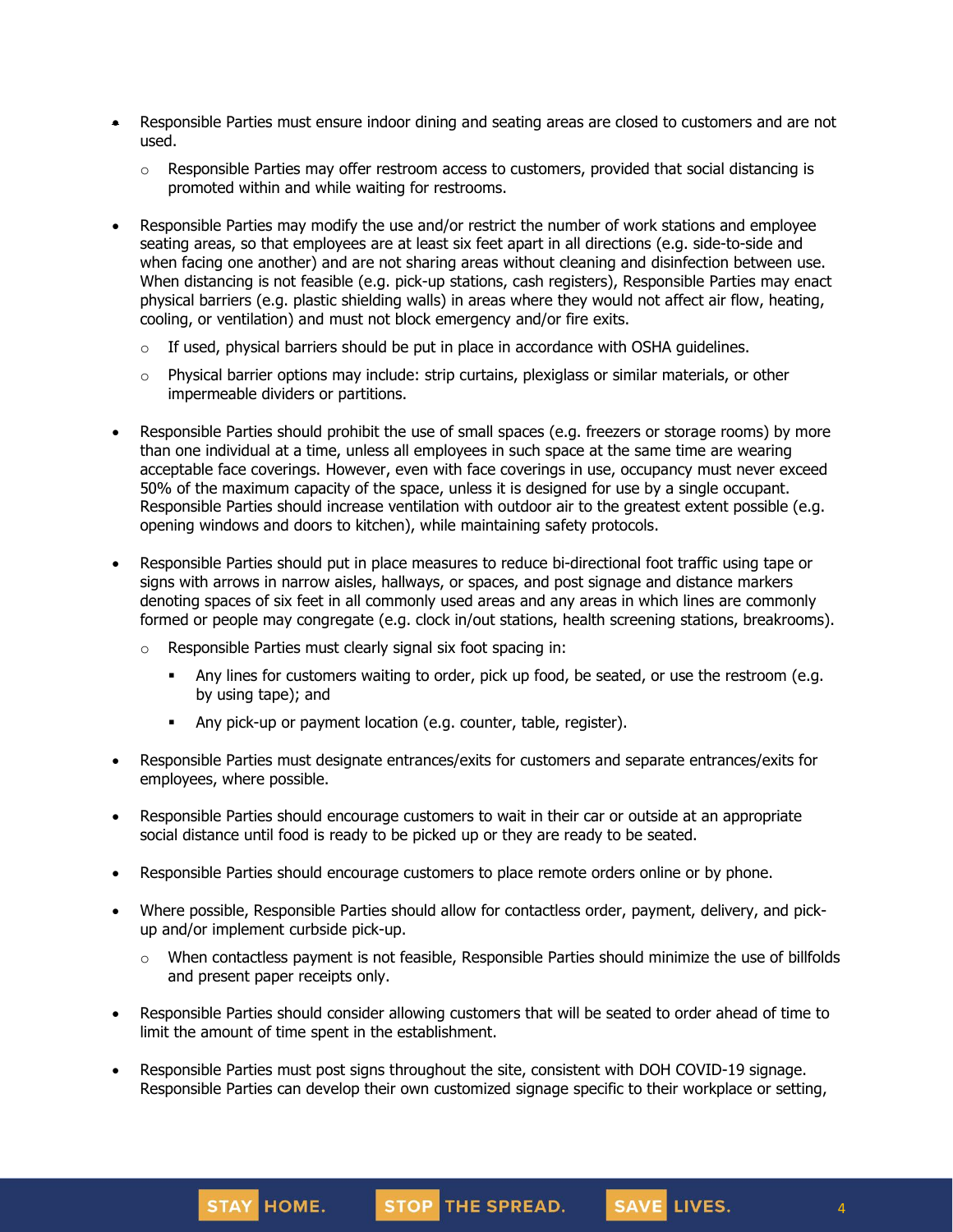provided that such signage is consistent with the Department's signage. Signage should be used to remind employees and patrons to:

- $\circ$  Cover their nose and mouth with a mask or cloth face-covering.
- o Properly store and, when necessary, discard PPE.
- o Adhere to physical distancing instructions.
- $\circ$  Report symptoms of or exposure to COVID-19, and how they should do so.
- o Follow hand hygiene and cleaning and disinfection guidelines.
- o Follow appropriate respiratory hygiene and cough etiquette.

#### **B. Gatherings in Enclosed Spaces**

- Responsible Parties must limit in-person gatherings (e.g. staff meetings) to the greatest extent possible and use other methods such as video or teleconferencing whenever possible, per CDC guidance "Interim Guidance for Businesses and Employers to Plan and Respond to [Coronavirus](https://www.cdc.gov/coronavirus/2019-ncov/community/guidance-business-response.html) Disease 2019 [\(COVID-19\)](https://www.cdc.gov/coronavirus/2019-ncov/community/guidance-business-response.html)". When videoconferencing or teleconferencing is not possible, Responsible Parties should hold meetings in open, well-ventilated spaces and ensure that individuals maintain six feet of social distance between one another (e.g. if there are chairs, leave space between chairs, have employees sit in alternating chairs).
- Responsible Parties should consider closing non-essential amenities and communal areas that promote gathering or are high-touch (e.g. vending machines, communal coffee machines).
- Responsible Parties must put in place practices for adequate social distancing in small areas, such as restrooms and breakrooms, and should develop signage and systems (e.g. flagging when occupied) to restrict occupancy when social distancing cannot be maintained in such areas.
	- $\circ$  Responsible Parties operating food trucks should implement such practices to the extent practicable.
- Responsible Parties should stagger schedules for their employees to observe social distancing (i.e. six feet of space) for any gathering (e.g. breaks, meals, shift starts/stops).

#### **C. Workplace Activity**

- Responsible Parties must take measures to reduce interpersonal contact and congregation, through methods such as:
	- o Limiting in-person presence to only those staff who are necessary;
	- o adjusting workplace hours;

STAY HOME.

- o reducing on-site workforce to accommodate social distancing guidelines;
- $\circ$  shifting design (e.g. A/B teams, staggered arrival/departure times);
- $\circ$  prioritizing tasks that allow for social distancing over those that do not;
- $\circ$  avoiding multiple crews and/or teams working in one area by staggering scheduled tasks and using signs to indicate occupied areas; and/or
- $\circ$  segmenting and batching activities, where possible, so individuals can adhere to social distancing and reduce the number of hands touching equipment at the same time.

STOP THE SPREAD.

5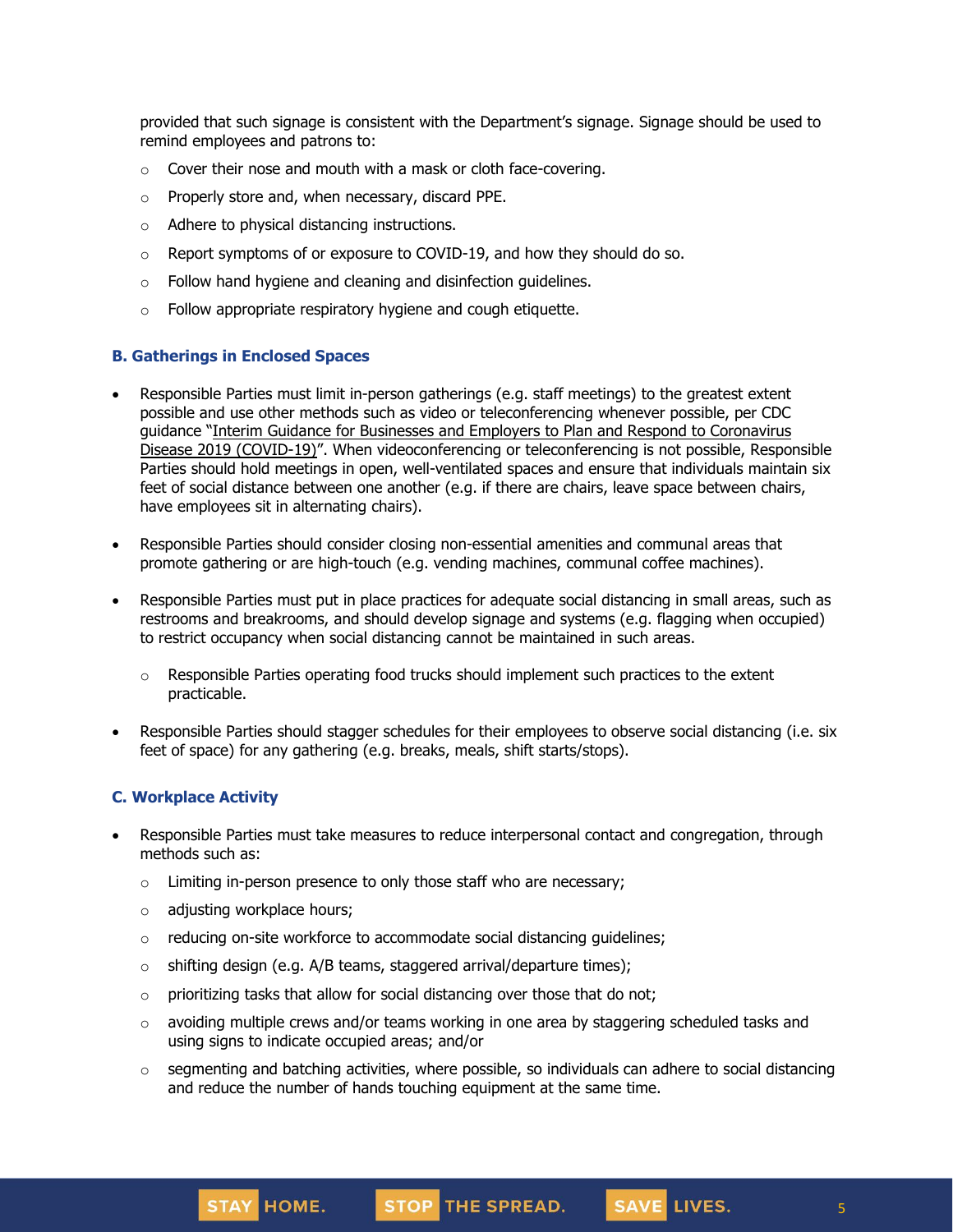- Where practicable, Responsible Parties should discourage food preparation employees from changing or entering others' work stations during shifts, unless they are appropriately cleaned and/or disinfected, as appropriate.
- Responsible Parties should designate discrete work zones for servers, where possible. Servers should serve specific zones in the restaurant to minimize overlap.
- Responsible Parties should encourage customer reservations for seating, where practicable, to reduce the congregation of patrons waiting to be seated and served.
	- $\circ$  Responsible Parties must not provide customers with devices (e.g. buzzers) to provide alerts that seating or an order is available, unless such devices are thoroughly cleaned and disinfected between each use.
		- **EXE** Responsible Parties are encouraged to use audio announcements, text messages, or notices on screens to communicate with customers awaiting an order or seating.

#### **D. Movement and Commerce**

- Responsible Parties must establish designated areas for vendor pickups and/or deliveries, limiting contact to the extent possible.
- Responsible Parties should limit on-site interactions (e.g. designate an egress for workers leaving their shifts and a separate ingress for workers starting their shifts) and movements (e.g. employees should remain near their workstations as often as possible).
- For vendors that need to come on premises, Responsible Parties should ensure a one-at-a-time process, in which only one vendor delivers a product at a time, employees clean and disinfect high touch surfaces, and the next vendor can enter the premises.
- Where practicable, Responsible Parties should limit the numbers of entrances in order to (1) manage the flow of traffic into the building and (2) facilitate health screenings, as described below while remaining in compliance with fire safety and other applicable regulations.
- Develop a plan for people to maintain six feet of social distance while queuing inside or outside of the establishment for screening, as applicable.

# **II. PLACES**

## **A. Kitchen Area**

STAY HOME.

- Before returning to work, Responsible Parties must complete pre-return checks and assessments of kitchen systems to ensure a healthy and safe environment.
- Responsible Parties must ensure kitchen staff wear face coverings at all times.
- Responsible Parties should reconfigure kitchens to maintain six feet distance, to the extent possible.
	- $\circ$  Responsible Parties should stagger shifts, if possible, to do work (e.g. food prep) ahead of time.

STOP THE SPREAD.

6

SAVE LIVES.

• To the extent possible, Responsible Parties should ensure kitchen staff are dedicated to one station throughout their shift (e.g. salad or grill or desserts).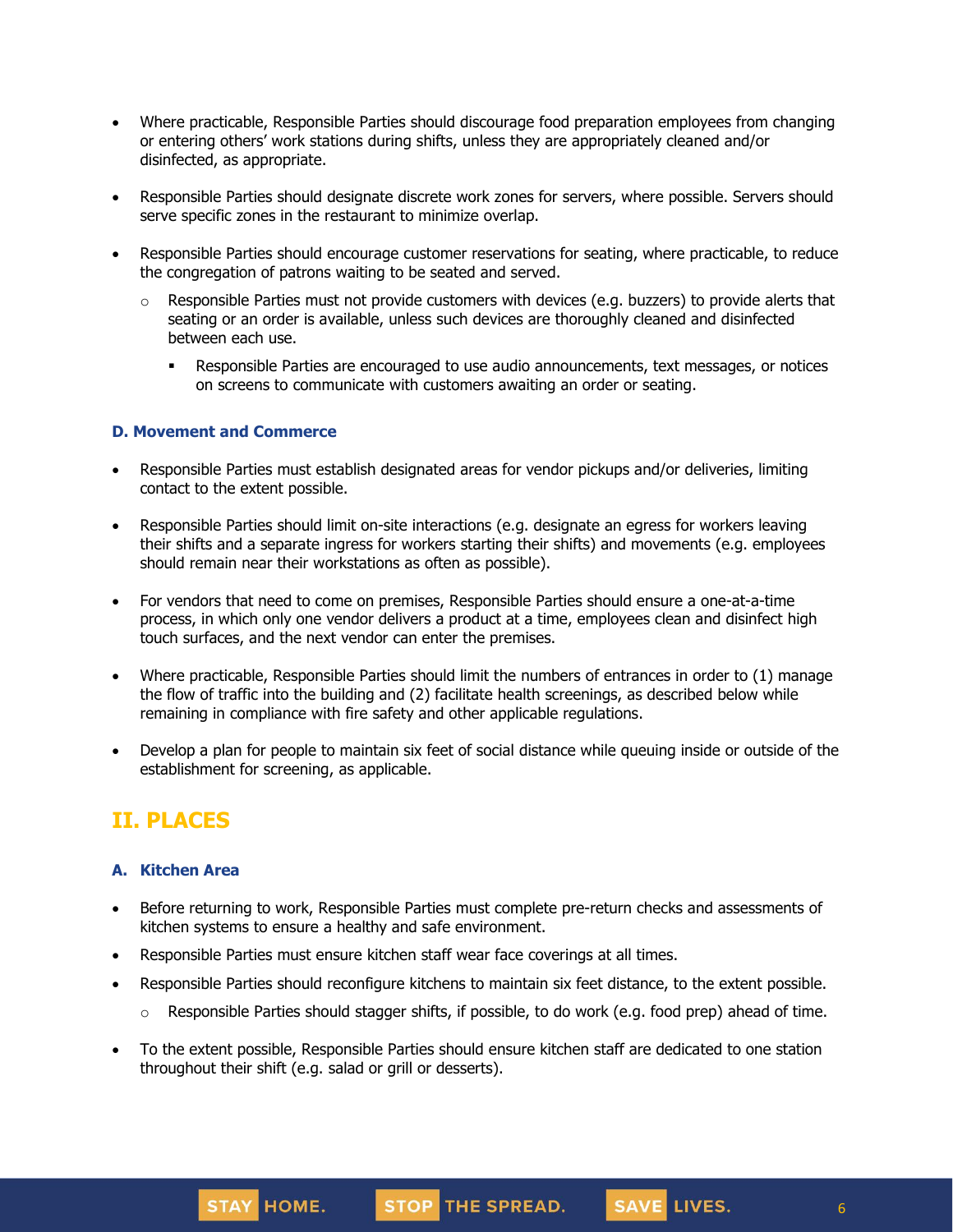- Where applicable, Responsible Parties should establish markers in work stations and areas with tape on the floor to signal six feet distance in all directions.
- Responsible Parties should encourage kitchen staff to place items on the counter for the next person to pick up rather than pass items from hands to hands.
- Responsible Parties must minimize sharing of kitchen equipment between staff (e.g. knives, pots, rags/towels), where possible.

## **B. Protective Equipment**

- In addition to the necessary PPE as required for certain workplace activities, Responsible Parties must procure, fashion, or otherwise obtain acceptable face coverings and provide such coverings to their employees while at work at no cost to the employee. Responsible Parties should have an adequate supply of face coverings, masks and other required PPE on hand should an employee need a replacement or should a vendor be in need. Acceptable face coverings include, but are not limited to, cloth (e.g. homemade sewn, quick cut, bandana), surgical masks, N95 respirators, and face shields.
- Face coverings must be cleaned or replaced after use and may not be shared. Please consult the CDC [guidance](https://www.cdc.gov/coronavirus/2019-ncov/community/guidance-business-response.html) for additional information on cloth face coverings and other types of PPE, as well as instructions on use and cleaning.
	- $\circ$  Note that cloth face coverings or disposable masks shall not be considered acceptable face coverings for workplace activities that impose a higher degree of protection for face covering requirements. For example, if N95 respirators are traditionally required for specific food service activities, a cloth or homemade mask would not suffice. Responsible Parties must adhere to OSHA standards for such safety equipment.
- Responsible Parties must allow their employees to use their own acceptable face coverings but cannot require their employees to supply their own face coverings. Further, this guidance shall not prevent employees from wearing their personally owned additional protective coverings (e.g. surgical masks, N95 respirators, or face shields), or if the Responsible Parties otherwise require employees to wear more protective PPE due to the nature of their work. Employers should comply with all applicable OSHA standards.
- Responsible Parties must ensure that all staff wear face coverings at all times. Responsible Parties must ensure staff practice hand hygiene and use bare hand barriers consistent with State and Local Sanitary Codes.
	- $\circ$  If employees wear gloves during non-food preparation activities, Responsible Parties must:
		- **Ensure employees replace gloves frequently; and**
		- Encourage employees to change gloves when switching tasks (e.g. serving customers to prerolling silverware).
	- $\circ$  If employees do not wear gloves, Responsible Parties must ensure employees frequently wash and/or sanitize their hands.
		- **Responsible Parties must ensure that employees who are bussing tables wash their hands** with soap and water and, if they are wearing gloves, replace their gloves, before and after cleaning and disinfecting tables.

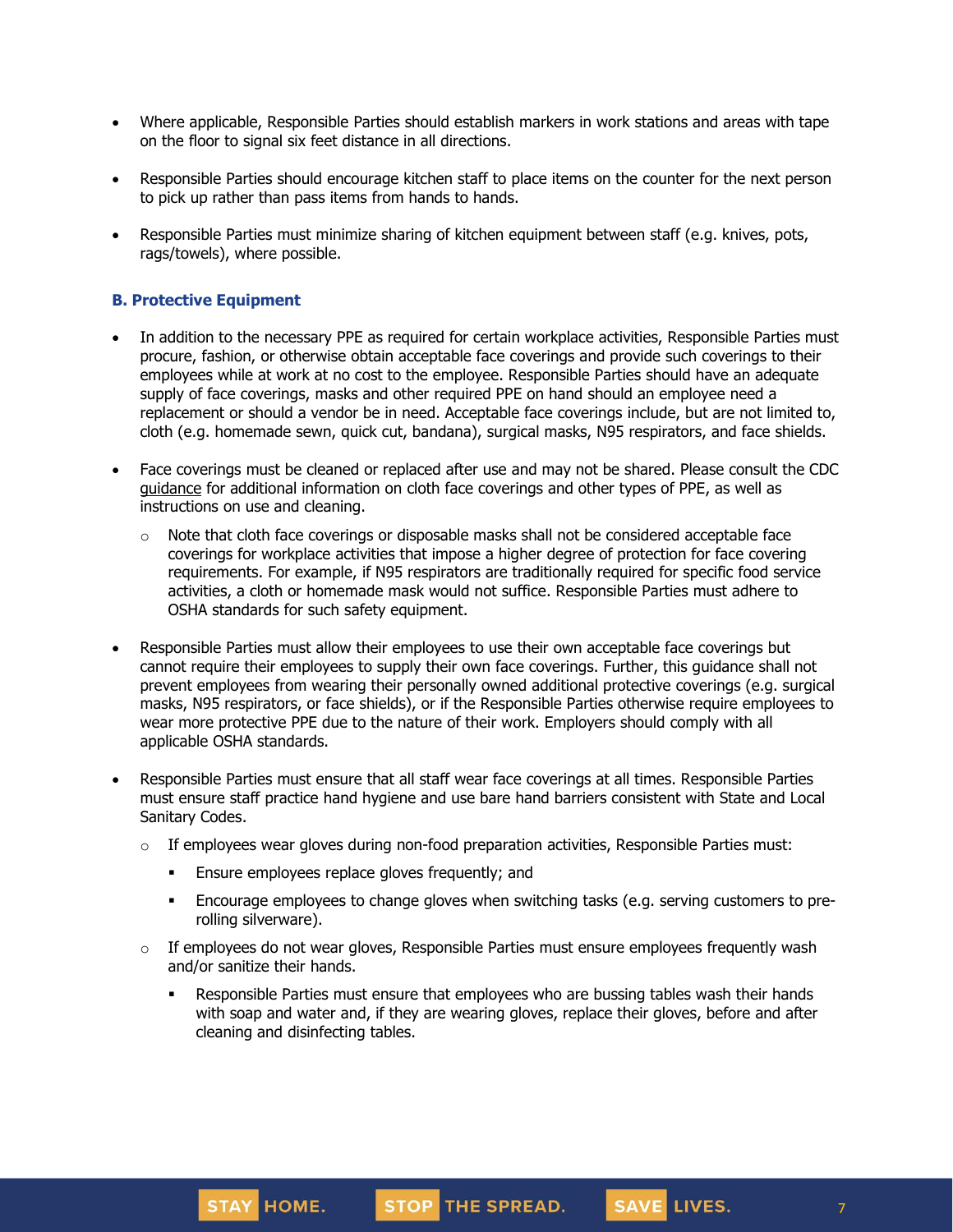- Responsible Parties must only permit customer entry into the establishment if they wear an acceptable face covering; provided, however, that the customer is over the age of two and able to medically tolerate such covering.
	- $\circ$  Responsible Parties should require customers to wear face coverings when not seated at a table (e.g. when waiting for pickup, placing order at counter or window, walking to/from table, walking to/from restroom).
	- $\circ$  Once seated, Responsible Parties should encourage, but not require customers to wear face coverings when not eating and/or drinking.
- Responsible Parties must put in place measures to limit the sharing of objects, such as kitchen tools, pens and pads, as well as the touching of shared surfaces, such as doorknobs, keypads, and touchscreens; or, require workers to wear gloves (trade-appropriate or medical) when in contact with shared objects or frequently touched surfaces; or, require workers to wash their hands before and after contact.
- Responsible Parties must train their employees on how to adequately put on, take off, clean (as applicable), and discard PPE, including but not limited to, appropriate face coverings.

## **B. Hygiene, Cleaning, and Disinfection**

- Responsible Parties must ensure adherence to hygiene and cleaning and disinfection requirements as advised by the CDC and DOH, including "Guidance for Cleaning and [Disinfection](https://coronavirus.health.ny.gov/system/files/documents/2020/03/cleaning_guidance_general_building.pdf) of Public and Private Facilities for [COVID-19](https://coronavirus.health.ny.gov/system/files/documents/2020/03/cleaning_guidance_general_building.pdf)," and the "STOP THE [SPREAD](https://coronavirus.health.ny.gov/system/files/documents/2020/04/13067_coronavirus_protectyourself_poster_042020.pdf)" poster, as applicable. Responsible Parties must maintain logs that include the date, time, and scope of cleaning and disinfection.
- Responsible Parties must provide and maintain hand hygiene stations on site, as follows:
	- $\circ$  For handwashing: soap, running warm water, disposable paper towels, and a lined garage can.
	- $\circ$  For hand sanitizing: an alcohol-based hand sanitizer containing at least 60% alcohol for areas where handwashing facilities may not be available or practical.
	- $\circ$  Responsible Parties should make hand sanitizer available throughout high touch areas (e.g. outside restrooms). It should be placed in convenient locations, such as at entrances, exits, cashiers. Touch-free hand sanitizer dispensers should be installed where possible.
	- $\circ$  In food trucks and concessions where Responsible Parties are unable to provide running water stations, employees should wear gloves or regularly use hand sanitizing and continue to comply with federal, state, and local food handling and hygiene requirements.
- Responsible Parties should place signage near hand sanitizer stations indicating that visibly soiled hands should be washed with soap and water; hand sanitizer is not effective on visibly soiled hands.
- Place receptacles around the site for disposal of soiled items, including PPE.
- For take-out/delivery, Responsible Parties must:
	- $\circ$  Provide hand hygiene stations for customers waiting for food and/or drinks;
	- $\circ$  Ensure staff wash hands with soap and water or use hand sanitizer, and, if staff use gloves, regularly replace them; and
	- $\circ$  Ensure, if pick-up/delivery is in indoors/enclosed space, windows and/or doors are opened to allow for ventilation.

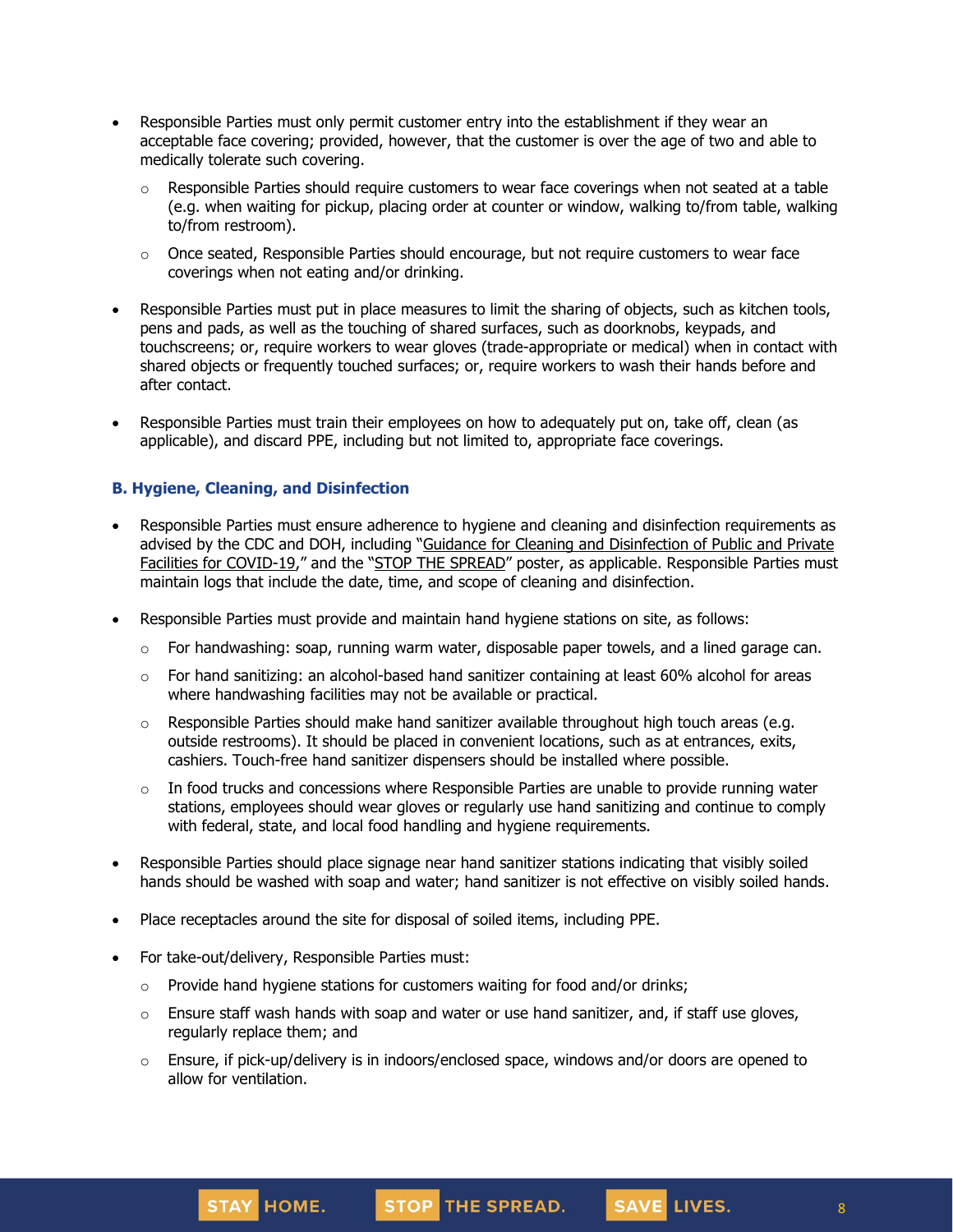- Responsible Parties must provide appropriate cleaning and disinfection supplies for shared and frequently touched surfaces and encourage their employees to use these supplies following manufacturer's instructions for use before and after use of these surfaces, followed by hand hygiene.
- Responsible Parties must conduct regular cleaning and disinfection of the site and more frequent cleaning and disinfection for high risk areas used by many individuals and for frequently touched surfaces. Cleaning and disinfection must be rigorous and ongoing and should occur at least after each shift, daily, or more frequently as needed. Please refer to DOH's "Interim [Guidance](https://coronavirus.health.ny.gov/system/files/documents/2020/03/cleaning_guidance_general_building.pdf) for Cleaning and [Disinfection](https://coronavirus.health.ny.gov/system/files/documents/2020/03/cleaning_guidance_general_building.pdf) of Public and Private Facilities for COVID-19" for detailed instructions on how to clean and disinfect facilities.
	- $\circ$  Responsible Parties must ensure regular cleaning and disinfection of restrooms. Restrooms should be cleaned and disinfected more often depending on frequency of use.
		- **Responsible Parties must ensure distancing rules are adhered to by using signage, occupied** markers, or other methods to reduce restroom capacity where feasible.
		- **Responsible Parties must ensure that equipment and tools are regularly cleaned and** disinfected using registered disinfectants, including at least as often as employees change workstations or move to a new set of tools. Refer to the Department of Environmental Conservation (DEC) list of [products](http://www.dec.ny.gov/docs/materials_minerals_pdf/covid19.pdf) registered in New York State and identified by the EPA as effective against COVID-19.
	- $\circ$  If cleaning or disinfection products or the act of cleaning and disinfecting causes safety hazards or degrades the material or machinery, Responsible Parties must put in place hand hygiene stations for between use and/or supply disposable gloves and/or limitations on the number of employees using such machinery.
	- $\circ$  Responsible Parties must provide for the cleaning and disinfection of exposed areas in the event an individual is confirmed to have COVID-19, with such cleaning and disinfection to include, at a minimum, all heavy transit areas and high-touch surfaces (e.g. shared tools, equipment, machines, work stations, keypads, telephones).
- CDC guidelines on "Cleaning and [Disinfecting](https://www.cdc.gov/coronavirus/2019-ncov/community/disinfecting-building-facility.html) Your Facility" if someone is suspected or confirmed to have COVID-19 are as follows:
	- $\circ$  Close off areas used by the person suspected or confirmed to have COVID-19.
		- Affected areas need to be close off and cleaned and disinfected.
		- If an employee of a food truck is suspected or confirmed to have COVID-19, the food truck must be closed until cleaned and disinfected.
	- $\circ$  Open outside doors and windows to increase air circulation in the area.
	- o Wait 24 hours before you clean and disinfect. If 24 hours is not feasible, wait as long as possible.
	- $\circ$  Clean and disinfect all areas used by the person suspected or confirmed to have COVID-19, such as offices, bathrooms, common areas, and shared equipment.
	- $\circ$  Once the area has been appropriately cleaned and disinfected, it can be reopened for use.
		- Workers without close or proximate contact with the person who is suspected or confirmed to have COVID-19 can return to the work area immediately after cleaning and disinfection.
		- Refer to DOH's "Interim Guidance for Public and Private [Employees](https://coronavirus.health.ny.gov/system/files/documents/2020/06/doh_covid19_publicprivateemployeereturntowork_053120.pdf) Returning to Work Following [COVID-19](https://coronavirus.health.ny.gov/system/files/documents/2020/06/doh_covid19_publicprivateemployeereturntowork_053120.pdf) Infection or Exposure" for information on "close or proximate" contacts.



SAVE LIVES.

9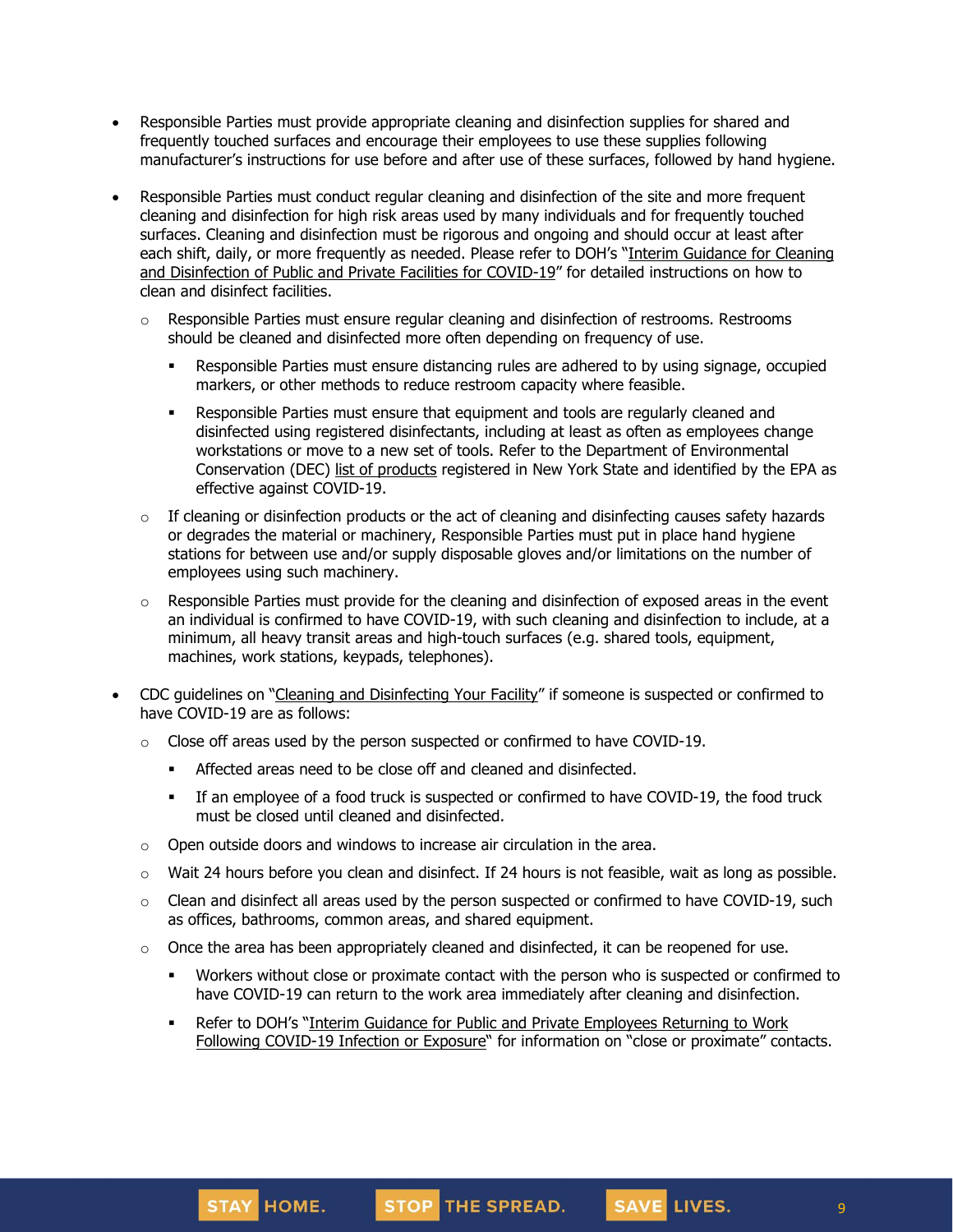- $\circ$  If more than seven days have passed since the person who is suspected or confirmed to have COVID-19 visited or used the facility, additional cleaning and disinfection is not necessary, but routine cleaning and disinfection should continue.
- Responsible Parties must prohibit employees sharing food and beverages among themselves, encourage bringing lunch from home, and reserve adequate space for employees to observe social distancing while eating meals.
- Responsible Parties must ensure that all condiments provided directly to customers be in single-use disposable containers or reusable containers that are regularly cleaned and disinfected, ideally between each party's use.
- Responsible Parties should ensure that guests are provided with single use, paper, disposable menus and/or that menus are displayed on white boards/chalk boards/televisions/projectors, where possible. If non-disposable menus are used, Responsible Parties must clean and disinfect the menus between each party's use.
	- $\circ$  Responsible Parties should encourage customers to view menus online (e.g. on their own smartphone or electronic device) where possible.
- Responsible Parties must use pre-packaged silverware or pre-rolled silverware. Silverware must be pre-rolled while wearing masks and gloves.
- Responsible Parties must not offer or otherwise provide unwrapped straws and toothpicks.

#### **C. Phased Reopening**

• Responsible Parties are encouraged to phase-in reopening activities so as to allow for operational issues to be resolved before production or work activities return to normal levels. Responsible Parties should consider limiting the number of employees, hours, and number of customers available to be served when first reopening so as to provide operations with the ability to adjust to the changes.

#### **D. Communications Plan**

- Responsible Parties must affirm that they have reviewed and understand the state-issued industry guidelines, and that they will implement them.
- Responsible Parties should develop a communications plan for employees, vendors, and customers that includes applicable instructions, training, signage, and a consistent means to provide employees with information. Responsible Parties may consider developing webpages, text and email groups, and social media.

## **III. PROCESSES**

## **A. Screening and Testing**

• Responsible Parties must implement mandatory daily health screening practices of their employees and, where practicable, vendors, but such screening shall not be mandated for customers and delivery personnel.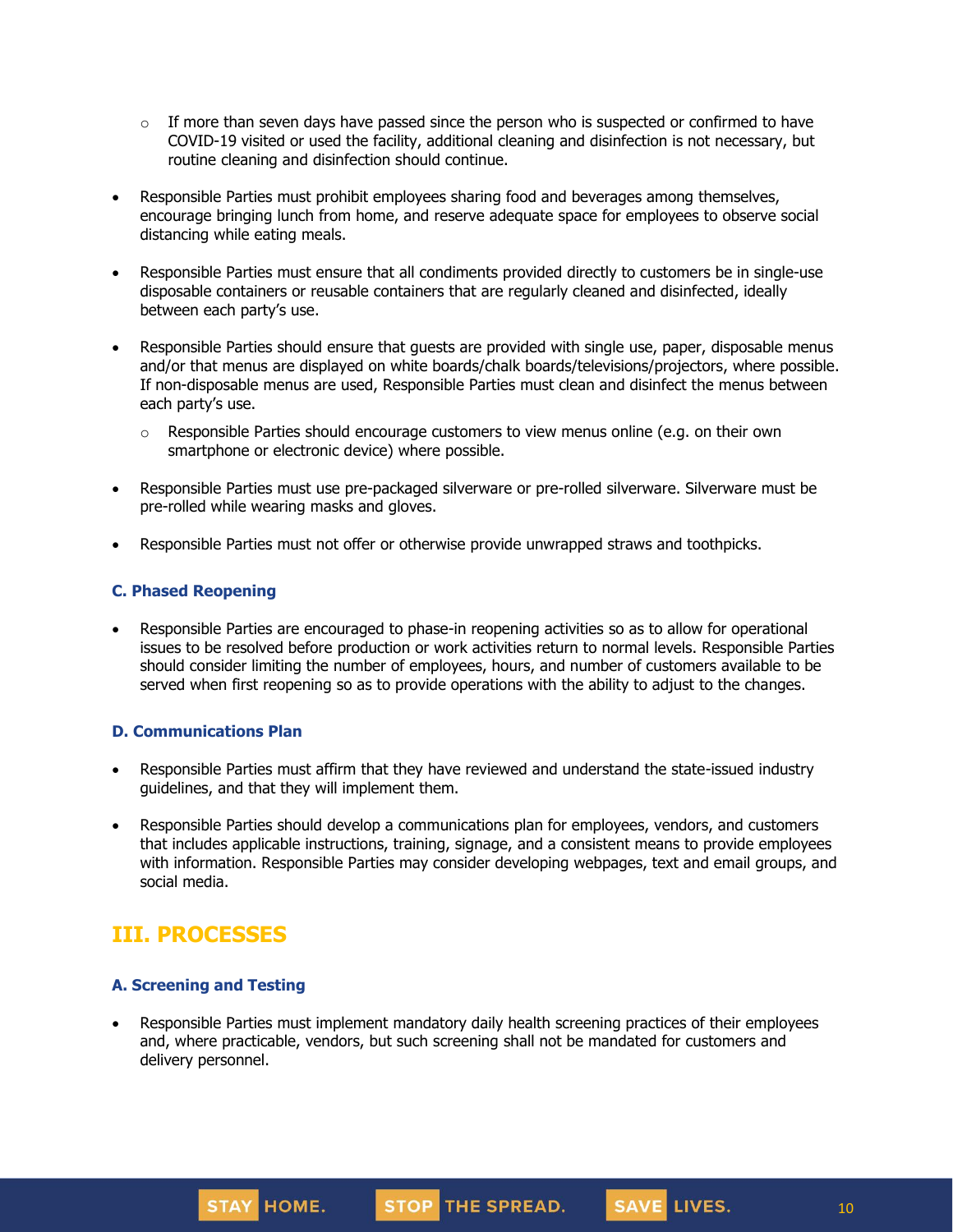- $\circ$  Screening practices may be performed remotely (e.g. by telephone or electronic survey), before the employee reports to the site, to the extent possible; or may be performed on site.
- $\circ$  Screening should be coordinated to prevent employees from intermingling in close or proximate contact with each other prior to completion of the screening.
- $\circ$  At a minimum, screening should be required of all employees and vendors completed using a questionnaire that determines whether the employee or vendor has:
	- (a) knowingly been in close or proximate contact in the past 14 days with anyone who has tested positive for COVID-19 or who has or had symptoms of COVID-19;
	- (b) tested positive for COVID-19 in the past 14 days; and/or
	- (c) has experienced any symptoms of COVID-19 in the past 14 days.
- Responsible Parties cannot mandate that customers complete a health screen or provide contact information but may encourage customers to do so. Responsible Parties may provide an option for customers to provide contact information so they can be logged and contacted for contact tracing, if necessary.
- Refer to CDC guidance on "Symptoms of [Coronavirus](https://www.cdc.gov/coronavirus/2019-ncov/symptoms-testing/symptoms.html)" for the most up to date information on symptoms associated with COVID-19.
- Responsible Parties should require employees to immediately disclose if and when their responses to any of the aforementioned questions changes, such as if they begin to experience symptoms, including during or outside of work hours.
- In addition to the screening questionnaire, daily temperature checks may also be conducted per U.S. Equal Employment Opportunity Commission or DOH guidelines. Responsible Parties are prohibited from keeping records of employee health data (e.g. temperature data).
- Responsible Parties must ensure that any personnel performing screening activities, including temperature checks, are appropriately protected from exposure to potentially infectious workers or vendors entering the site. Personnel performing screening activities should be trained by employeridentified individuals who are familiar with CDC, DOH, and OSHA protocols.
- Screeners should be provided and use PPE, including at a minimum, a face mask, and may include gloves, a gown, and/or a face shield.
- An employee or vendor who screens positive for COVID-19 symptoms should not be allowed to enter the premises and should be sent home with instructions to contact their healthcare provider for assessment and testing. Responsible Parties must immediately notify the state and local health department where the site is located about any positive case. Responsible Parties should provide the employee with information on healthcare and testing resources.
- Responsible Parties must review all employee and vendor responses collected by the screening process on a daily basis and maintain a record of such review. Responsible Parties must also identify a contact as the party for workers to inform if they later are experiencing COVID-19-related symptoms, as noted in the questionnaire.
- Responsible Parties must designate a site safety monitor whose responsibilities include continuous compliance with all aspects of the site safety plan.



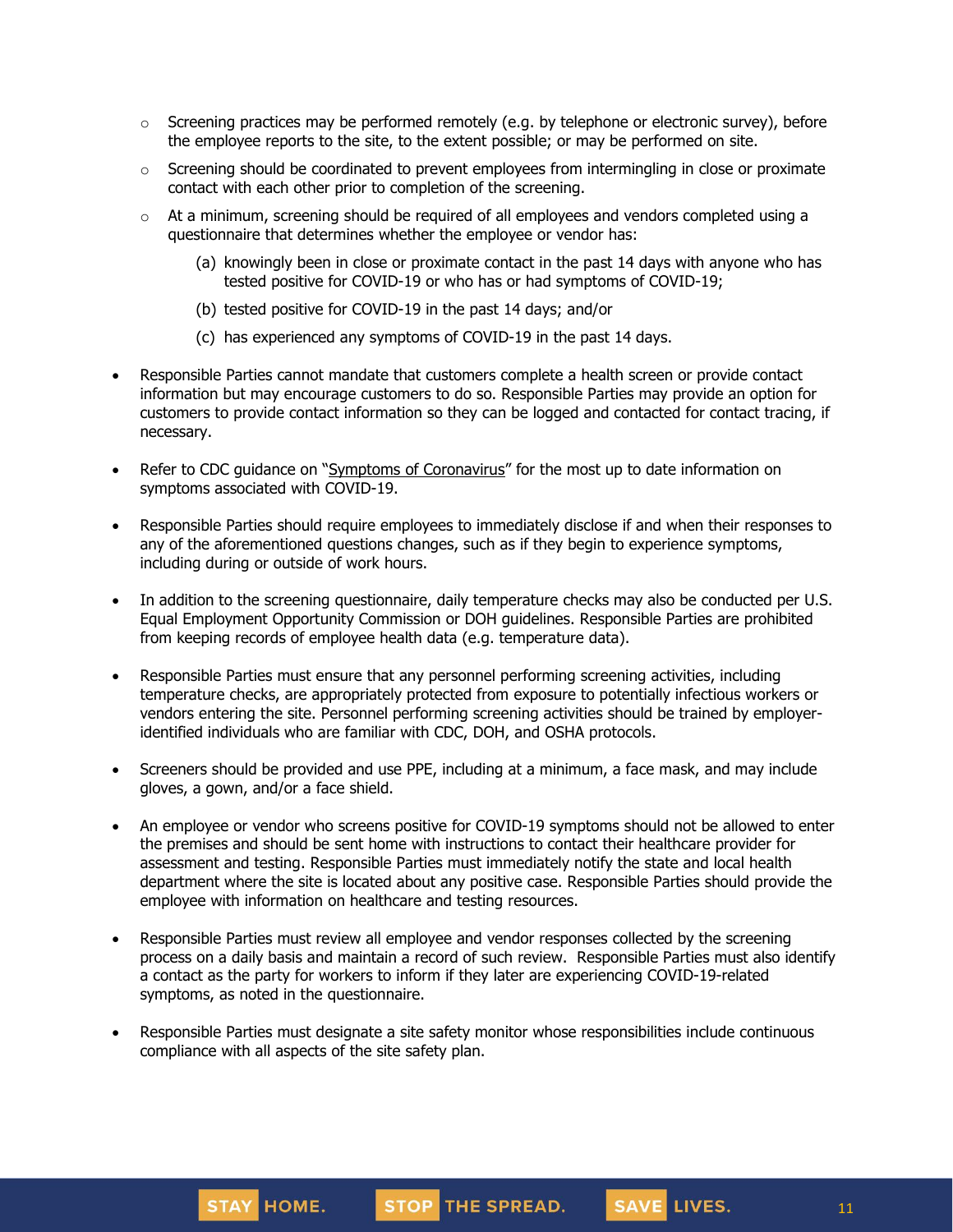- To the extent possible, Responsible Parties should maintain a log of every person, including workers and vendors, who may have close or proximate contact with other individuals at the work site or area; excluding customers and deliveries that are performed with appropriate PPE or through contactless means. The log should contain contact information, such that all contacts may be identified, traced and notified in the event an employee is diagnosed with COVID-19. Responsible Parties must cooperate with state and local health department contact tracing efforts.
	- $\circ$  Responsible Parties cannot mandate that customers complete a health screen or provide contact information but may encourage customers to do so.
- Responsible Parties should refer to DOH's "Interim Guidance for Public and Private [Employees](https://coronavirus.health.ny.gov/system/files/documents/2020/06/doh_covid19_publicprivateemployeereturntowork_053120.pdf) Returning to Work Following [COVID-19](https://coronavirus.health.ny.gov/system/files/documents/2020/06/doh_covid19_publicprivateemployeereturntowork_053120.pdf) Infection or Exposure" regarding protocols and policies for employees seeking to return to work after a suspected or confirmed case of COVID-19 or after the employee had close or proximate contact with a person with COVID-19.

## **B. Tracing and Tracking**

- Responsible Parties must notify the state and local health department immediately upon being informed of any positive COVID-19 test result by a worker at their site.
- Responsible Parties must designate a site safety monitor whose responsibilities include continuous compliance with all aspects of the site safety plan.
- In the case of an employee, vendor, or customer who interacted at the business testing positive, the Responsible Parties must cooperate with the state and local health department to trace all contacts in the workplace, and the health department where the site is located must be notified of all employees logged and vendors/customers (as applicable) who entered the food service location dating back 48 hours before the individual first experienced COVID-19 symptoms or tested positive, whichever is earlier. Confidentiality must be maintained as required by federal and state law and regulations.
- Local health departments may, under their legal authority, implement monitoring and movement restrictions of infected or exposed persons including home isolation or quarantine.
- Individuals who are alerted that they have come into close or proximate contact with a person with COVID-19, and have been alerted via tracing, tracking or other mechanism, are required to selfreport to their employer at the time of alert and shall follow the protocol described and referenced above.

## **IV. EMPLOYER PLANS**

Responsible Parties must conspicuously post completed safety plans on site. The State has made available a business reopening safety plan template to guide business owners and operators in developing plans to protect against the spread of COVID-19.

#### **Additional safety information, guidelines, and resources are available at:**

New York State Department of Health Novel Coronavirus (COVID-19) Website <https://coronavirus.health.ny.gov/>

Centers for Disease Control and Prevention Coronavirus (COVID-19) Website <https://www.cdc.gov/coronavirus/2019-ncov/index.html>

12